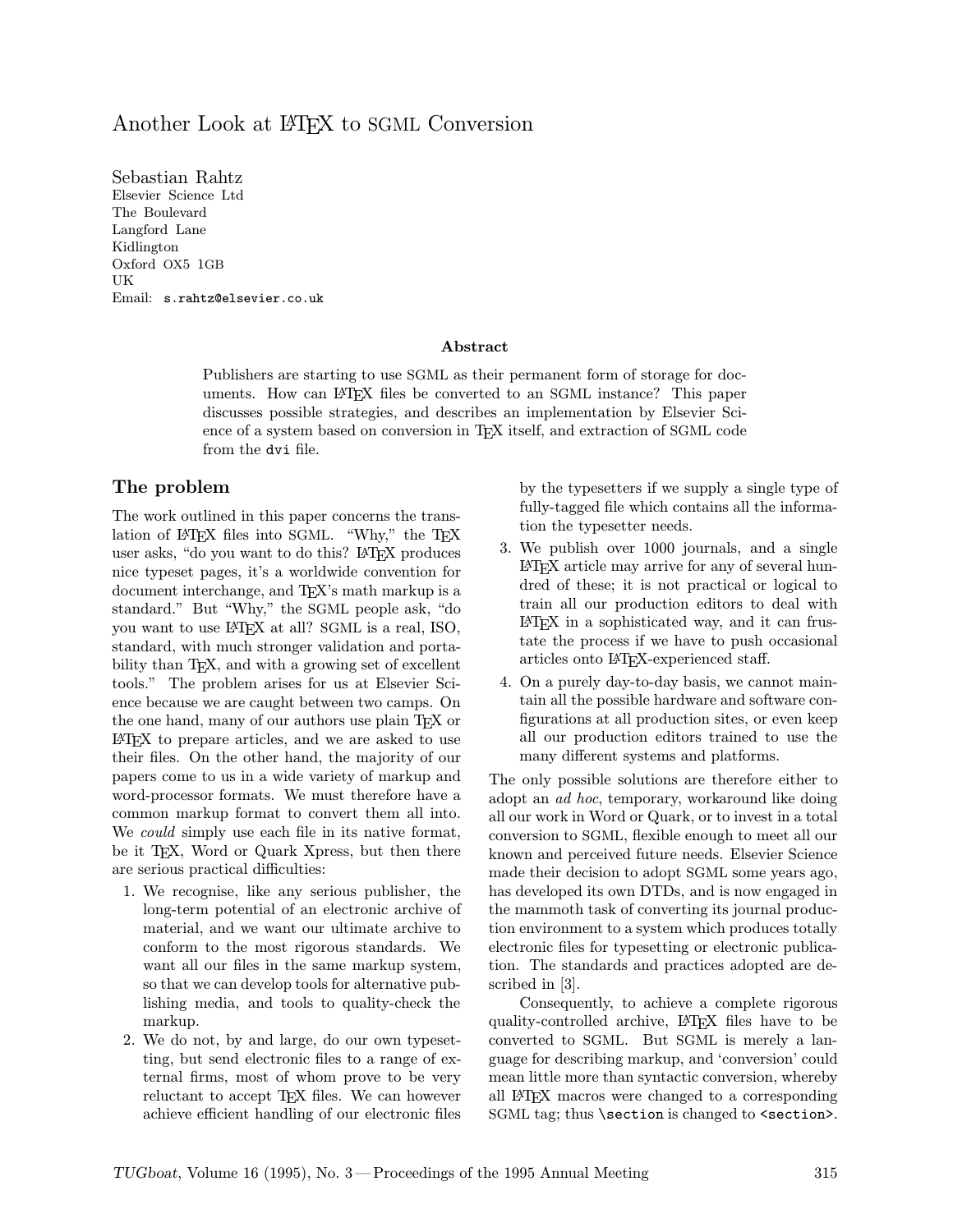This is, in effect, the approach adopted by some of the apparent L<sup>AT</sup>EX  $\Leftrightarrow$  SGML systems — constraining the DTD to mimic L<sup>A</sup>TEX. What it does not do is solve the problem of parsing the general T<sub>EX</sub> syntax.

Another approach for the particular case of mathematics is to declare a single SGML element <texmath>, and leave the math markup exactly as is. This is attractive, but has two drawbacks:

- 1. Many authors have dependencies in their markup on their own definitions, or external style files; it is not trivial to totally 'flatten' all these references, but if they are left in, it is irritating to have to work around it when the document is used later (possibly *much* later, when the style files may have changed. . . ). An even worse case is when the author changes definitions half-way through the paper, so that \MyX expands to  $X_x^y$  for the first few equations, but to  $X_a^b$  for the rest — quite legal, however inelegant.
- 2. If our archive is to still be useful in 20 years, it needs to be totally internally consistent and complete. The <texmath>notation assumes the existence in 20 years of a program able to parse it in the same way as T<sub>E</sub>X does now — likely, but not under our control.

We are left with having to genuinely translate arbitrarily-complicated TEX code into 'real' SGML; i.e., our DTD may bear no relation to the logical structure of  $\mathbb{F}T$ <sub>F</sub>X, and we have to deal properly with mathematics and tables. The remainder of this paper discusses possible solutions, and describes the one we have adopted.

# Possible solutions

There are four technologies we can adopt:

- 1. Throw away the electronic file, and retype the entire text from the printed copy direct into SGML.
- 2. Strip out all TEX coding, and treat it like an unknown word-processor — leave all the words intact, but re-key all the markup, maths and tables.

This approach and the first are not as ridiculous as they sound to TEX experts; they may well be the cheapest, quickest, most reliable solution for a small quantity of material. The startup cost is zero, and the unit cost may be high — but this may be preferable to a large development cost for a system which is not heavily used and needs maintenance. The reasons not to adopt it include the probable gain in processing time of an automatic conversion,

author satisfaction at decreased proof-reading, and the potential high cost of this approach for complex mathematics.

- 3. Write a new program to parse the L<sup>AT</sup>FX, and write SGML. The advantages are:
	- Writing parsers is a well understood process, although the 'traditional' lex and yacc tools are necessarily not suited to macro languages like TEX;
	- We get an efficient, portable program which (if written well) can be maintained.
	- Nothing gets into the output that we do not understand.

but there are the following disadvantages:

- Parsing TFX is notoriously hard, because its interface is a macro programming language, and thus the syntax is extensible.
- There are no fully-successful implementations known, although there are many partial relevant solutions (such as Julian Smart's tex2rtf ).
- We would have to assume 'normal'  $\mathbb{P}\Gamma$ FX, and hand-fix any strange files.

This approach could involve a two-stage program, the first attempting (a more or less impossible aim) to regularise the TEX by expanding macros, and the second doing the parsing and translating. Aspects of this are encapsulated in the Perl script for latex2html (discussed in useful detail in [1]), but the philosophy of that system is to convert anything it cannot understand into a picture (via TEX and PostScript to GIF), which means that it does not really try to be a robust T<sub>E</sub>X parser.

- 4. Work with TEX itself, to take advantage of the entire macro-processing language and input parser, but fix the output to produce SGML instead. Joachim Schrod [4] has exposed the myth that T<sub>F</sub>X cannot be recoded in a more open system, and his implementation would be a good starting point for a T<sub>E</sub>X-like program. We can also, however, simply write a special purpose TEX format which defines all the interesting TEX and L<sup>A</sup>TEX constructs as SGML commands, and extracts the information from the dvi file after processing. This is the basis of the approach we are considering using. It has some considerable advantages:
	- The task of parsing the TFX language (expanding the macros) comes 'for free';
	- The conversion from IATEX construct to SGML construct is done in the same language as the original definition; it can also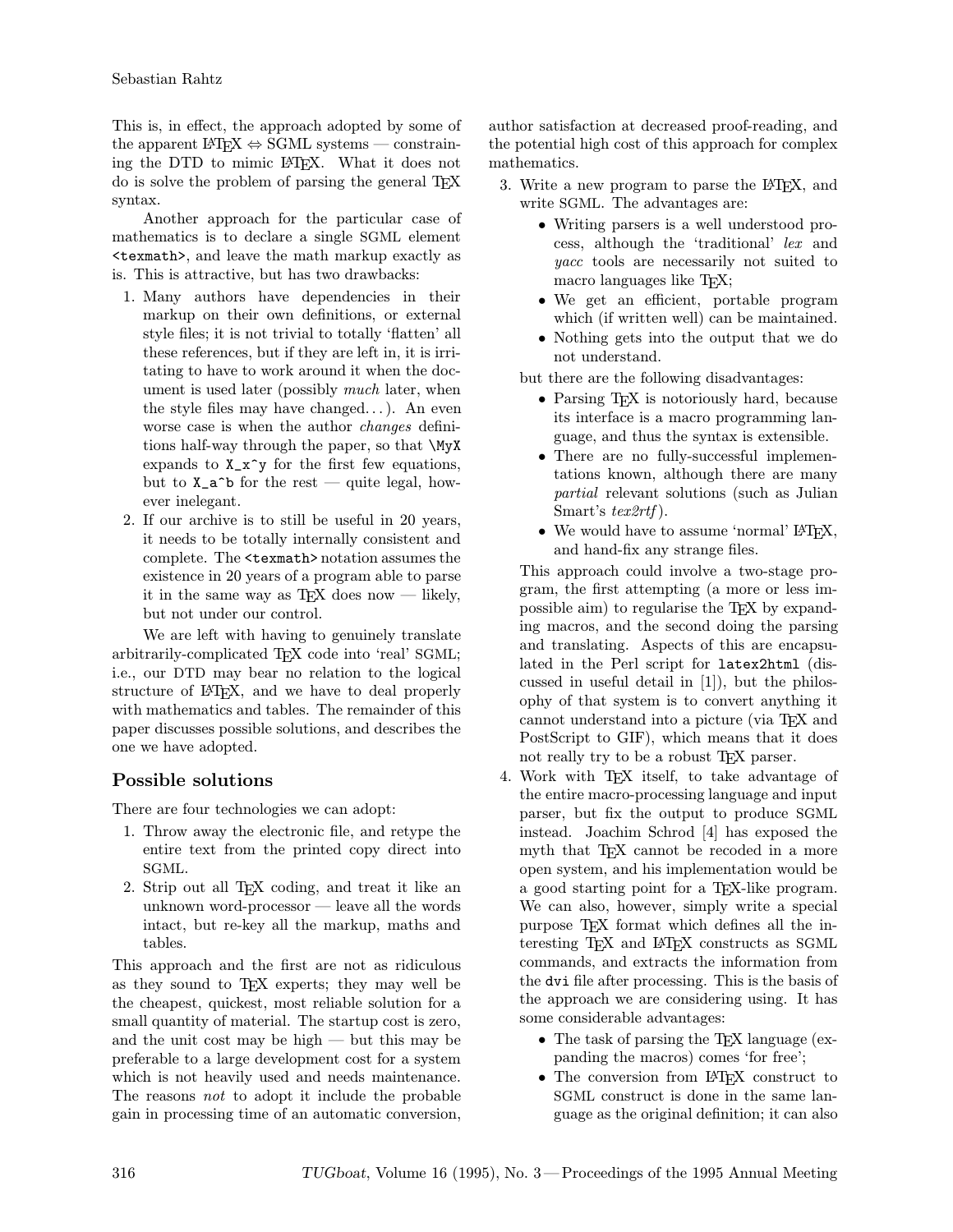be customised by existing L<sup>A</sup>TEX-trained staff;

• The system is portable, easily modularised, and can cope with any form of TEX (with the appropriate macro programming);

while on the downside

- The output is not regularised, since only some items (those foreseen) are trapped; everything else passes through T<sub>EX</sub>'s processes, which can be both good and bad;
- Writing sophisticated programs in T<sub>EX</sub> is not easy, or well-understood, constraining future contract programmers to be TEXqualified;
- Some things may not be possible at the macro redefinition stage, notably in maths;
- Extracting material from the dvi file is far from easy.

The third approach has been tried and tested by Bart Wage (Elsevier Amsterdam) for a very large number of relatively simple documents (the front matter of articles), but the program was becoming unwieldy when trying to extend it to the full range of papers we publish. This then was the impetus for the system described in this paper. The approach of rewriting TEX innards has been largely completed by ICPC  $(Dublin)^1$  with a reworking of the basic WEB code, and this is certainly the most reliable plan of attack; however, it still requires extensive macro programming to get the most from the system, and so the majority of our work is unaffected.

# A practical solution

Given the advantages and disadvantages outlined above, we decided to experiment with a TEX-based approach; we knew that we had the existing traditional parsing program to fall back on, and we knew that ICPC were working on a radical solution altering T<sub>E</sub>X. The main reason for wanting T<sub>E</sub>X to do the parsing was that our author L<sup>A</sup>TEX markup is extremely variable, and essentially beyond our control; maximum flexibility and ease of ad hoc quick fixes was therefore important. It must be stressed that this is a solution tailored to a particular setup; it is not necessarily the best universal solution!

The general outline of our system is shown in Fig. 1. The steps, which are discussed in detail in the next section, are:

- 1. Roughly clean up the L<sup>A</sup>TEX, and impose some standard markup;
- 2. attach the lat2cap package, and run LATFX (twice, for cross-referencing);
- 3. extract the SGML text from the DVI file;
- 4. clean up the SGML and parse it against an intermediate DTD;
- 5. transform to the final Elsevier article DTD, and parse again.

The justification for the extra stage of intermediate DTD is very dependent on the relationship between the LAT<sub>EX</sub> markup in use, and the DTD. In our case, we found that although we could match up most structures directly, some of the L<sup>A</sup>TEX was not amenable to a one-pass program.

### Details of the system

Cleaning the L<sup>AT</sup>EX Since our approach is to redefine T<sub>EX</sub> macros to produce SGML tags, we could in theory cope with any dialect of TEX; in practice, however, our articles are structured in a clear, but complicated way, and it is preferable to get the information right before we look at converting it. We have maintained a set of LAT<sub>EX</sub> style files for some years for internal typesetting of many journals, which are used in conjunction with a single public preprint style, which implements all the constructs in a typographically simple way. The complexity is largely in the front matter, as shown in Figs. 2 and 3, where we present the input markup, and one style of typeset output. Almost all author files need some work in this area, so it makes sense to concentrate the translation assuming the editing has been done.

A more important consideration is the richness of the L<sup>A</sup>TEX. In theory, a valid L<sup>A</sup>TEX file:

```
\documentclass{article}
    \begin{document}
         ABOUT CATS
            by
         Seroster
    once upon a time...
    \end{document}
could be correctly translated to
    <article>ABOUT CATS<p><p>by<p><p>
    Seroster<p>once upon a time...
    </article>
```
but this is hardly useful. For an article to have some value in an electronic warehouse, we must minimally identify in an unambiguous way the following elements:

<sup>1</sup> Contact Seamus McCague (seamus@icpc.ie) for details.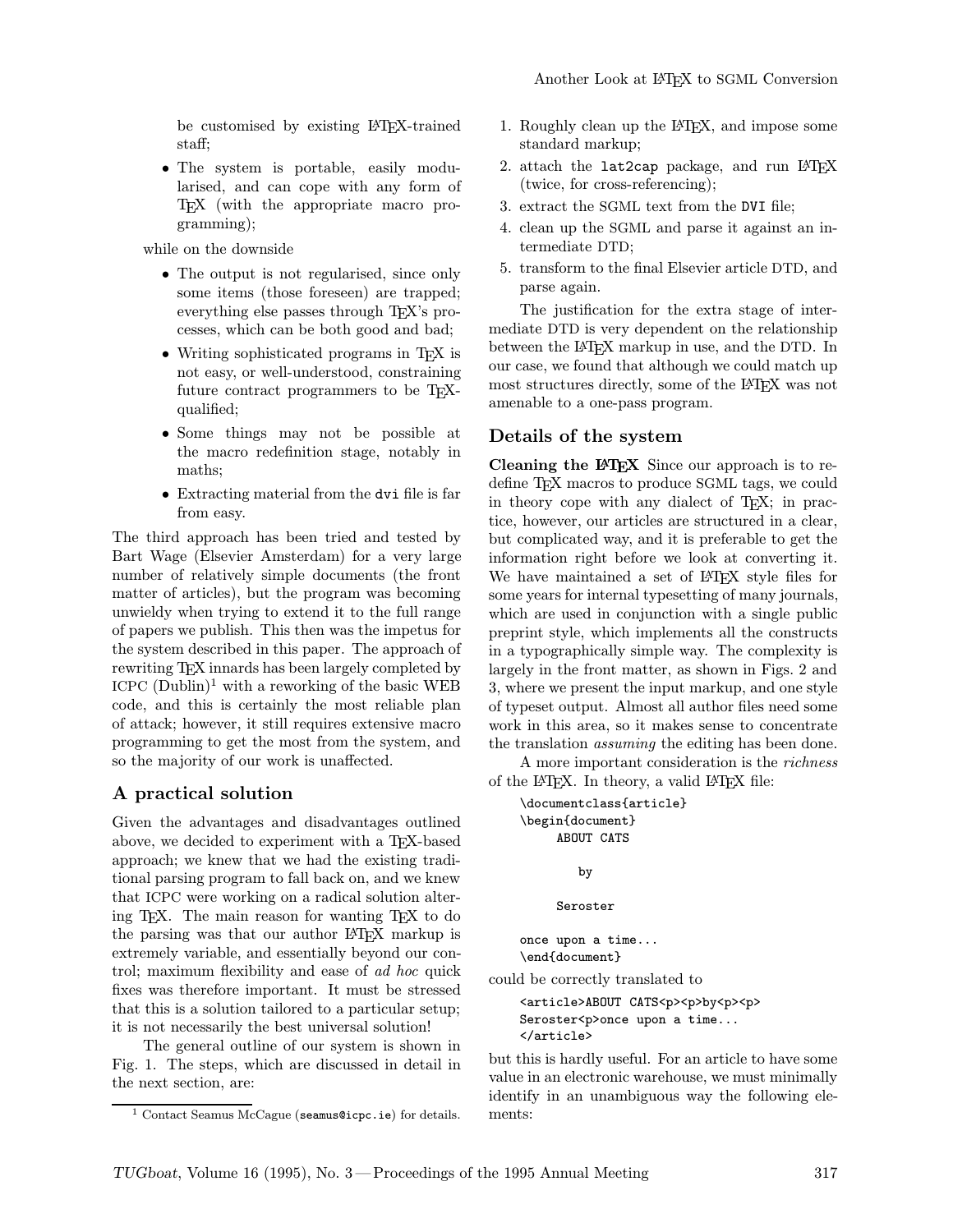

Figure 1: Processing scheme for LATEX to SGML

- 1. the authors and their addresses;
- 2. the title, abstract and keywords;
- 3. section headings;
- 4. bibliographical references and citations;
- 5. figure references.

We may find it useful, in fact, to distinguish 4 'types' of L<sup>A</sup>TEX file:

- Bad It passes through L<sup>A</sup>TEX, but very lowlevel visual markup is used; this file says Figure {\cmbxten 66}
- Clean Composed according to the commands in the L<sup>A</sup>TEX manual, but without utilizing the abstract features like cross-referencing, floating figures etc.; this file says  $Figure$  \textbf{66};
- Rich Uses all the commands of the L<sup>AT</sup>EX manual, at the highest level possible for the context; this file says \figname~\ref{fig66}
- Over-ripe This file has no spelling or grammatical mistakes and has not used any visual markup; it says \FIG{66}, with a single definition in a separate macro package allowing the caption to be placed above or below the figure.

It is clear that only 'rich' L<sup>A</sup>TEX or better can be translated to useful SGML; the alternative is to do all the cleanup at the SGML stage, but this has the disadvantage that we have no macro language; a 100 page L<sup>A</sup>TEX article with generic, but wrong, markup may require a single change, the SGML output needs hundreds. This is discussed further below ("Where in the work-flow?").

The macro package The bulk of our work consists in redefining every possible L<sup>A</sup>TEX command, at as high a level as possible. We present below selections from the macro package, showing those which are less than obvious.

Basic tools In order to simplify the TEX output, our first aim is to constrain and nullify the vast majority of low-level visual markup code. We set everything in  $L^2E^X 2_\varepsilon$ 's T1 encoding, in a single font which is completely monospaced and allows no hyphenation. The use of T1 means that IATFX will automatically translate all accented and non-ASCII characters, which may be entered with TEX macros, into 8-bit characters in the output. Our dvi processor will translate these into the appropriate SGML entities or accent tags.

- 1 \def\baselinestretch{1}
- <sup>2</sup> \DeclareFontShape{T1}{sgml}{m}{n}{<-> sgml}{}
- <sup>3</sup> \DeclareFontShape{OT1}{sgml}{m}{n}{<-> sgml}{}
- <sup>4</sup> \fontencoding{T1}\let\fontencoding\@gobble
- <sup>5</sup> \fontfamily{sgml}\let\fontfamily=\@gobble
- <sup>6</sup> \fontseries{m}\let\fontseries=\@gobble
- <sup>7</sup> \fontshape{n}\let\fontshape=\@gobble
- <sup>8</sup> \fontsize{10}{10pt}\let\fontsize=\@gobbletwo
- <sup>9</sup> \global\let\mathversion\@gobble
- <sup>10</sup> \global\let\getanddefine@fonts\@gobbletwo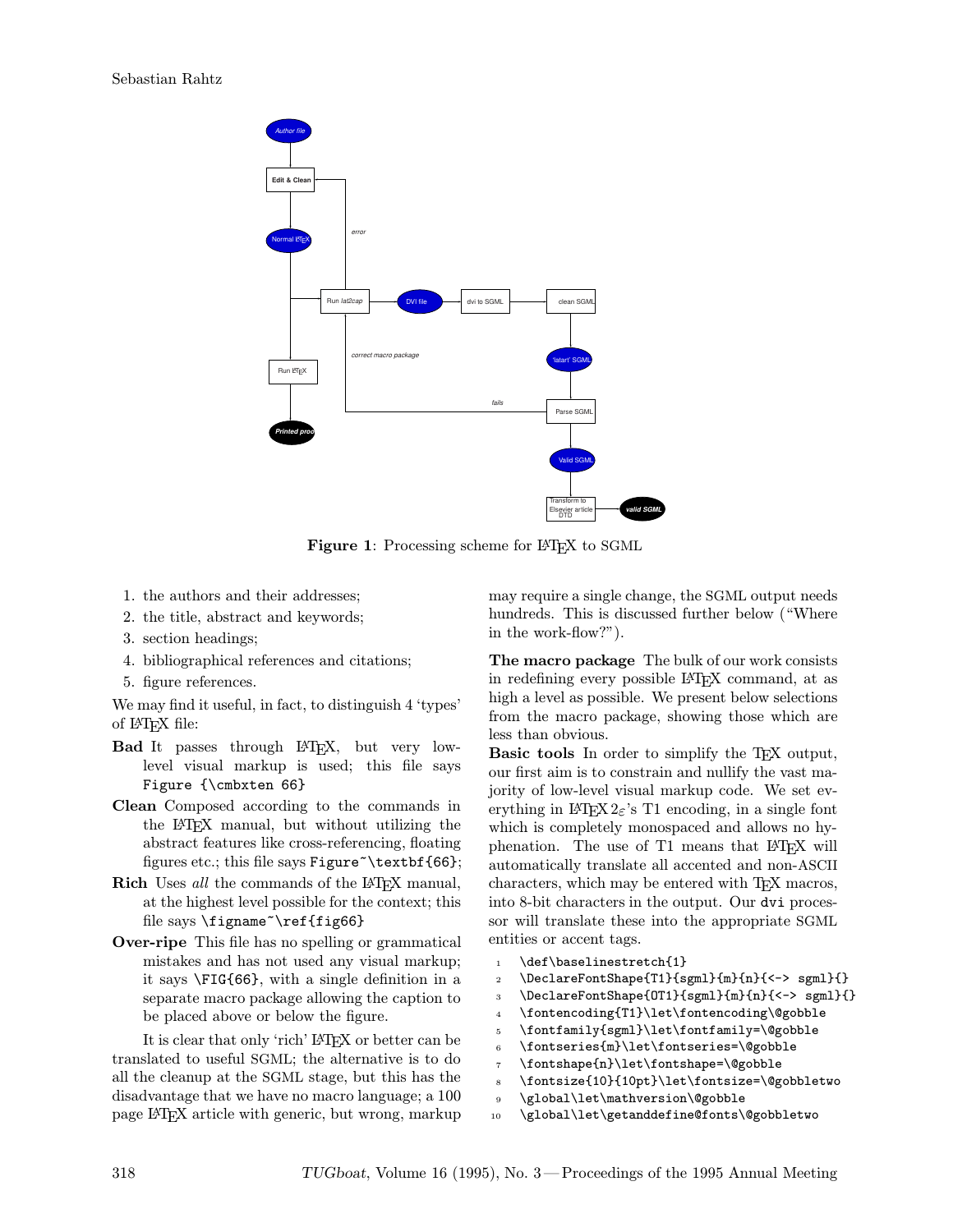```
\begin{document}<br>\volume{33}
\volume{33} \issue{4} \ssdi{93}{E0045F}<br>\accepted{4 Kal 44} \received{2 Kal 4
                                   \text{2 Kal } 44\firstpage{101} \runauthor{Cicero, Caesar and Vergil}
\runtitle{In Catilinam}
\begin{frontmatter}
\title{In Catilinam IV: A murder in 5 acts\thanksref{X}}
\author[Paestum]{Marcus Tullius Cicero\thanksref{Senate}}
\author[Rome]{Julius Caesar}
\author[Baiae]{Publius Maro Vergilius}
\thanks[X]{This is the history of the paper, etc etc}
\address[Paestum]{Buckingham Palace, Paestum}
\address[Baiae]{The White House, Baiae}
\address[Rome]{Senate House, Rome}
\thanks[Senate]{Partially supported by the Roman Senate}
\begin{abstract}
Cum M.~Cicero consul Nonis Decembribus senatum in aede
Iovis Statoris consuleret, quid de iis coniurationis Catilinae
sociis fieri placeret, qui in custodiam traditi essent, factum
est, ut duae potissimum sententiae proponerentur, una D.~Silani consulis
designati, qui morte multandos illos censebat,
altera C.~Caesaris, qui illos publicatis bonis per municipia
Italiae distribueudos ac vinculis sempiternis tenendos existimabat. Cum
autem plures senatores ad C.~Caesaris quam ad
D. "Silani sententiam inclinare viderentur, M. "Cicero ea, quae
infra legitur, oratione Silani sententiam commendare studuit.
\end{abstract}
\begin{keyword}
Cicero; Catiline; Orations
```
\end{keyword} \end{frontmatter}





Figure 3: Elsevier front-matter typeset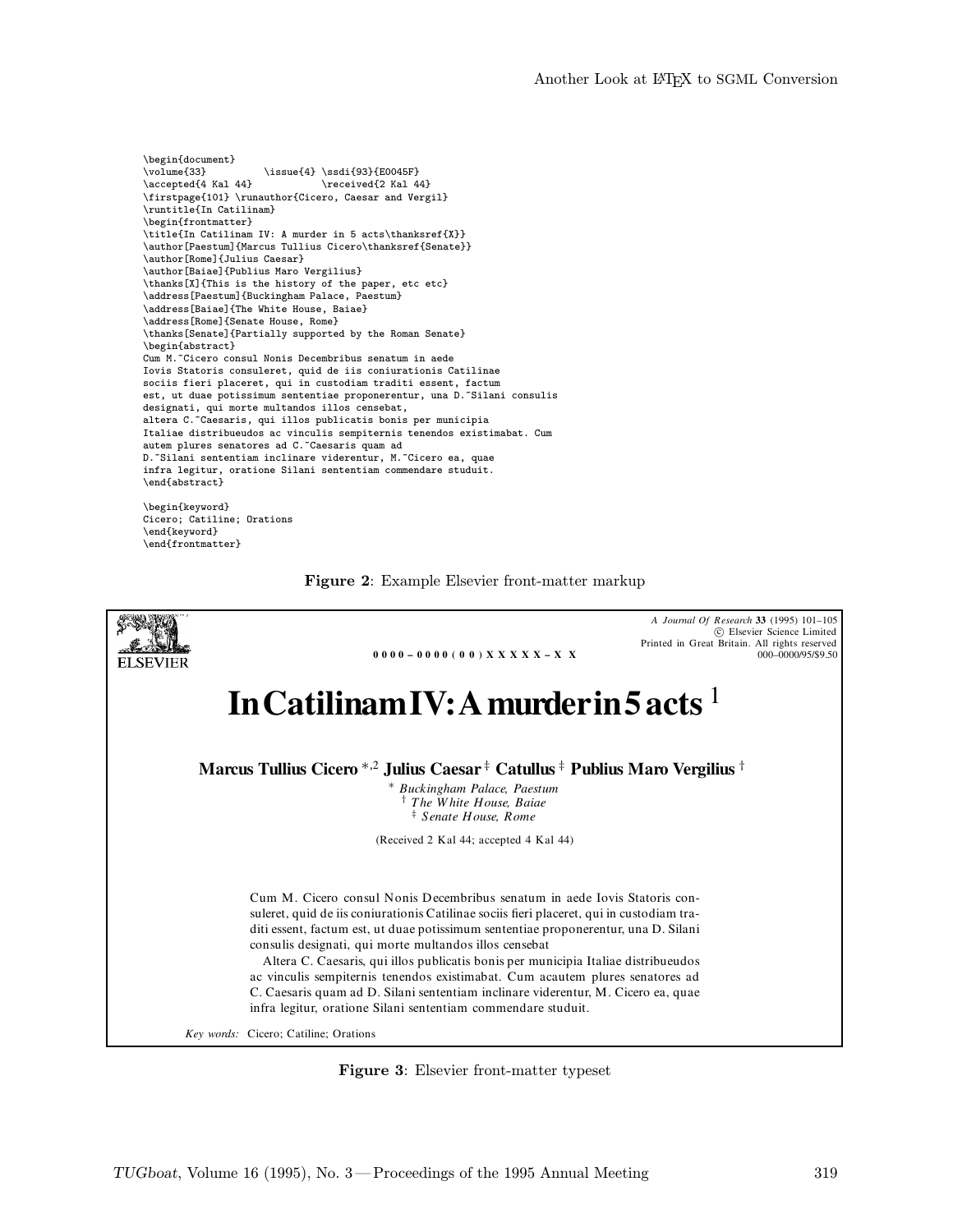- 11 \selectfont
- 12 \def\selectfont{}

Within our SGML DTD there is no requirement for typesize markup, so for authors who use sizechanging commands we simply nullify them:

- 1 \let\normalsize\relax
- <sup>2</sup> \let\tiny\relax
- <sup>3</sup> \let\scriptsize\relax
- \let\footnotesize\relax
- 5 \let\small\relax
- <sup>6</sup> \let\large\relax
- \let\Large\relax
- \let\LARGE\relax
- \let\huge\relax
- 10 \let\Huge\relax

Writing SGML tags \SGML is a special command to emit SGML tags; it is important to do this, rather than use the actual  $\lt$ ,  $>$  and  $\&$  characters, as those will be translated to entities by the later processing. Note that our dvi processor will emit the parameter of the \special command as literal text.

- 1 \def\ENT#1{\leavevmode\special{&}#1;}
- <sup>2</sup> \long\def\SGML#1{\leavevmode
- \special{<}#1\special{>}}

Headings Headings are treated differently to L<sup>A</sup>TEX in the Elsevier DTD; there is only one heading tag, but nesting is used to indicate hierarchy. We need to trace the section depth and close open levels at the right time. The actual title of the section is not an attribute or context of the tag, but comes in a separate section title tag. We therefore define a single macro which takes each sectioning command, with a level, and keeps track of what level we are at, ending and starting heading elements as needed.

```
1 \def\@dblst#1#2{{\@Section{*}{#1}{#2}}%
2 {\QSection} {\#1}{{#1}{#2}}}
3 ...
4 \def\section{\expandafter\secdef
5 \\ldblst{2}{section}}
6 \cdot \cdot \cdot7 \def\@Section#1#2#3{%
8 \@ifnextchar[%
9 {\@@Section{#1}{#2}{#3}}%
10 {\@@Section{#1}{#2}{#3}[]}%
11 }
12 \newcount\current@sectionlevel
13 \current@sectionlevel=99
14 \def\@@Section#1#2#3[#4]#5{%
15 \ifnum\current@sectionlevel=99\else
16 \loop
17 \ifnum\current@sectionlevel>#2
18 \typeout{Section level #2 inside
19 \the\current@sectionlevel}%
20 \advance\current@sectionlevel by -1
21 \SGML{/sec}%
22 \repeat
```

```
23 \ifnum\current@sectionlevel=#2
```

```
24 \SGML{/sec}
```

```
25 \overline{\phantom{a}} \fi
```

```
26 \fi
```
<sup>27</sup> \global\current@sectionlevel#2

As we will see later, the cross-referencing mechanism is altered to use unique tags for all sections, not just those labelled with \label.

- 1 \refstepcounter[secr]{#3}%
- <sup>2</sup> \SGML{sec id=#3.\@currentSlabel}%
- <sup>3</sup> \SGML{st}#5\SGML{/st}%
- $4$  \SGML{p}%
- <sup>5</sup> }

List environments These can be dealt with straightforwardly, as the match between the DTD and IAT<sub>F</sub>X is almost 100\%.

```
\def\item{%
2 \@ifnextchar [{\@item}{\SGML{li}}%
3 }
4 \def\@item[#1]{\SGML{li id=#1}}
5 \renewenvironment{enumerate}
6 \qquad {\SGML{1 type=ord}}{\SGML{/1}}\renewenvironment{itemize}
8 {\SGML{l type=unord}}{\SGML{/l}}
9 \renewenvironment{description}
```
- 10 {\SGML{1 type=def}}{\SGML{/1}}
- 11 \def\quote{\SGML{qd}}
- 12 \def\endquote{\SGML{/qd}}
- 13 \let\quotation\quote
- <sup>14</sup> \let\endquotation\endquote

```
15 \def\\{\SGML{p}}
```
Font changes The Elsevier DTD supports a wide range of typeface changes in the same way as LAT<sub>EX</sub> does:

```
1 \def\it{\SGML{it}\aftergroup\ENDTAG}
2 \def\bf{\SGML{b}\aftergroup\ENDTAG}
3 \def\sl{\SGML{it}\aftergroup\ENDTAG}
4 .....
5 \def\ENDTAG{\SGML{/}}
6 \let\/=\relax
7 \def\textrm#1{\SGML{rm}#1\SGML{/}}
8 \def\textsf#1{\SGML{ssf}#1\SGML{/}}
9 \def\texttt#1{\SGML{ty}#1\SGML{/}}
10 .....
11 \def\emph#1{\SGML{it}#1\SGML{/}}
Bibliographic citations
1 \def\@citex[#1]#2{%
2 \SGML{bbr id="bib-#2"}#1%
3 }
4 \def\check@bb{%
5 \if@in@bb\SGML{/bb}\@in@bbfalse\fi
6 }
7 \def\@lbibitem[#1]#2{%
8 \check@bb
9 \SGML{bb id="bib-#2"}%
10 \global\@in@bbtrue
```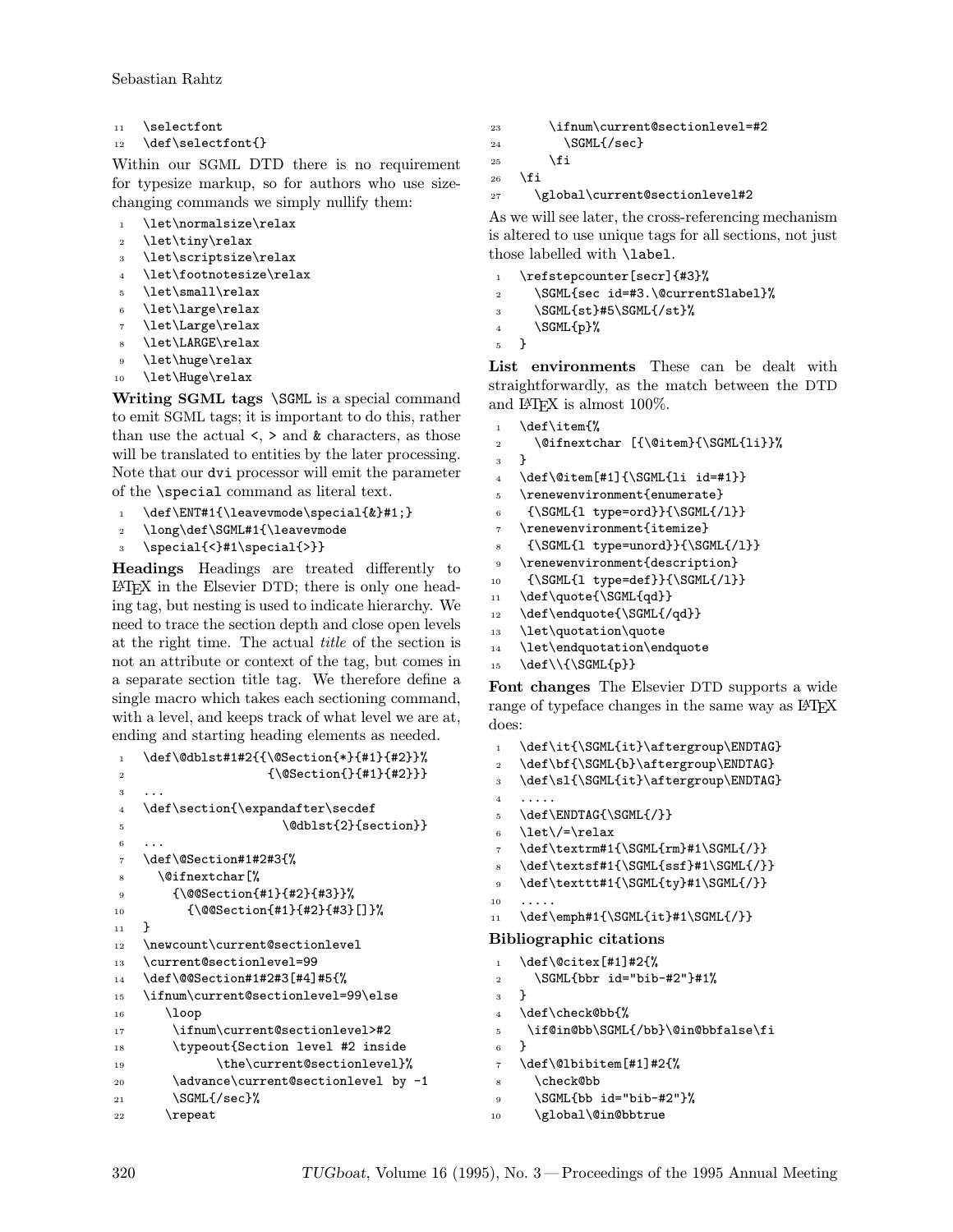```
11 }
12 \def\@bibitem#1{%
13 \check@bb
14 \SGML{bb id="bib-#1"}%
15 \global\@in@bbtrue
16 }
17 \def\thebibliography#1{%
18 \SGML{bm}\SGML{bibl}%
19 \let\\\relax
20 }
21 \def\endthebibliography{%
22 \check@bb
23 \SGML{/bibl}%
24 }
```
Cross-referencing Anything which can be referenced advances some counter; we overload this to put in an SGML id, and make a note of that for later use in \label. An extra parameter is written to the .aux file, adding an identifier to the literal page number and section number. This will fail badly if \theS<name> does not expand to a sensible reference. This means that classes or package which introduce new elements need to define an equivalent \theS<name> for every \the<name>

These shenanigans are to make sure section numbers, etc., are always arabic, separated by dots. Who knows how people will set up \@current label? If they put spaces in (quite legal) then the processor will get upset.

```
1 \def\pageref#1{\SGMLWarning{pageref}}
2 \let\vref\ref
3 \long\def\footnote#1{%
4 \refstepcounter[fnr]{Sfootnote}%
5 \SGML{fn id=Sfootnote.\@currentSlabel}%
6 #1\SGML{/fn}%
7 }
    8 ........
9
10 \def\@setref#1#2#3{%
11 \ifx#1\relax
12 \protect\G@refundefinedtrue
13 ??
14 \@latex@warning{Reference '#3' on page
15 \thepage \space undefined}%
16 \else
17 \qquad \text{Special} \{ \langle \cdot \rangle \}18 \expandafter\@secondoftwo#1{%
19 \expandafter#2#1\null}%
20 \qquad \text{special} \{\text{>}\}21 \fi}
```
But all this is very flaky, and open to abuse. Styles like subeqn will mess it up, for starters. Appendices are an issue, too. We just hope to cover most situations. We can at least cope with the standard sectioning structure, allowing for \part and \chapter.

```
1 \@ifundefined{thepart}{}{%
2 \newcommand\theSpart{\arabic{part}}}
3 \@ifundefined{thechapter}{%
4 \newcommand\theSsection{\arabic{section}}
5 \newcommand\theSfigure {\arabic{figure}}
6 \newcommand\theStable {\arabic{table}}7 }\{%
8 \@ifundefined{thepart}%
9 {\newcommand\theSchapter
10 {\arabic{part}.\arabic{chapter}}}
11 {\newcommand\theSchapter
12 {\arabic{chapter}}}
13 \newcommand\theSfigure
14 {\theSchapter.\arabic{figure}}
15 \newcommand\theStable
16 {\theSchapter.\arabic{table}}
17 \newcommand\theSsection
18 {\theSchapter.\arabic{section}}
19
20 }
21 \quad . \quad . \quad .22 \newcommand\theSequation
23 {\theSsection.\arabic{equation}}
24 \newcommand\theStheorem
25 {\theSsection.\arabic{theorem}}
26 \newcommand\theSthm
27 {\theSsection.\arabic{thm}}
28 \newcommand\theSenumi
29 {\theSsection.\arabic{enumi}}
30^{\circ}31 \newcommand\theSSfootnote
32 {\arabic{Sfootnote}}
33 ...
34 \let\theSHmpfootnote\theSSfootnote
35 \let\S@refstepcounter\refstepcounter
36 \def\refstepcounter{\@ifnextchar[%
37 {\@refstepcounter}%
38 {\@refstepcounter[]}}
39 \def\@refstepcounter[#1]#2{%
40 \ifx\\#1\\\edef\@sgmlname{#2}%
41 \else
42 \def\@sgmlname{#1}
43 \fi
44 \S@refstepcounter{#2}%
45 \S@makecurrent{\@sgmlname}{#2}%
46 }
47 \def\S@makecurrent#1#2{%
48 \edef\@currentSlabel{%
49 \csname theS#2\endcsname}%
50 \global\edef\@currentSref{%
51 #1 id="#2.\expandafter\strip@prefix
52 \meaning\@currentSlabel"}%
53 }
54 \def\label#1{%
55 \@bsphack
56 \protected@write\@auxout{}%
57 {\string\newlabel{#1}{%
58 {\@currentSref}}}%
```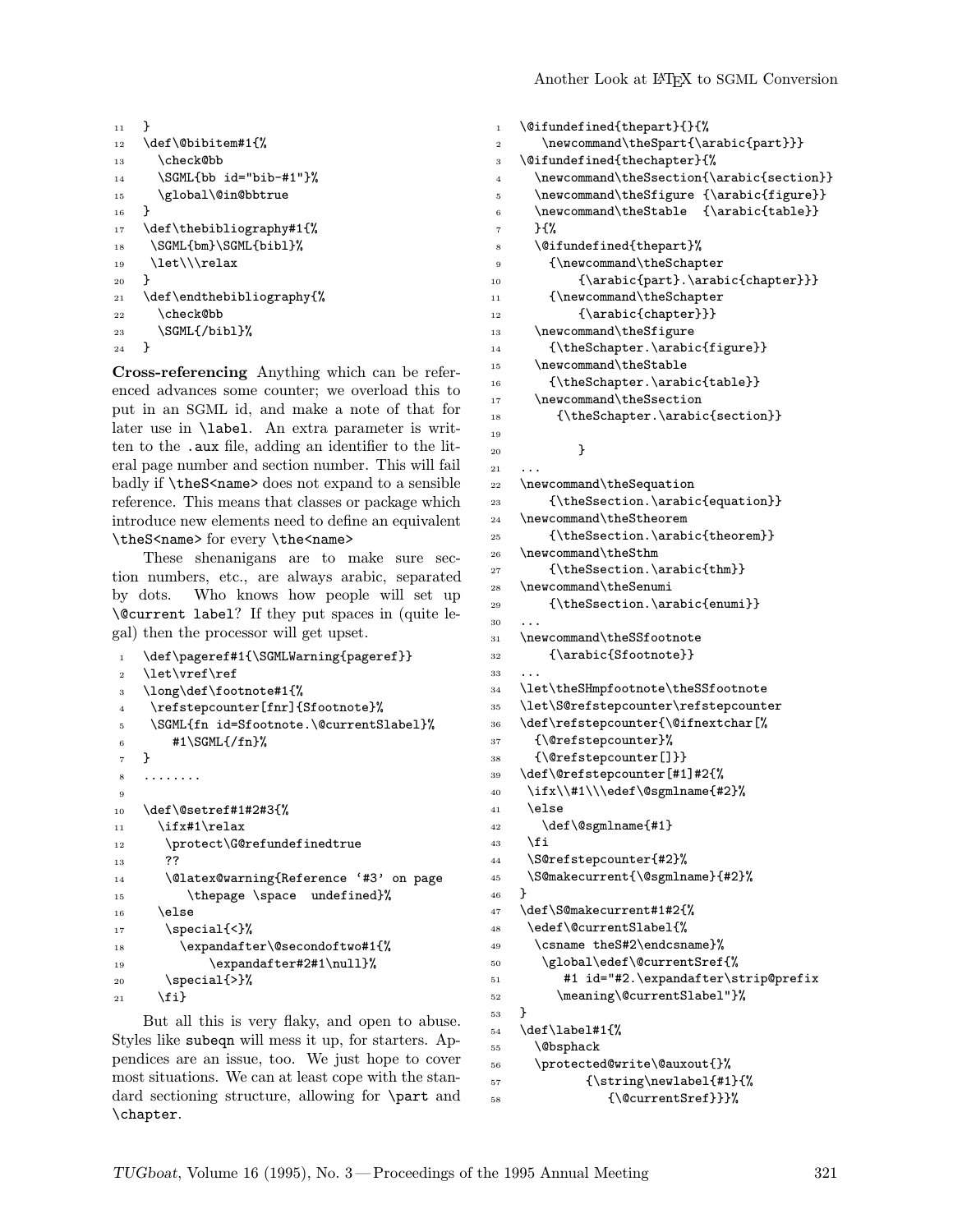```
59 \@esphack
```

```
60 }
```
Mathematics and tables Surprisingly, the majority of mathematics requires fairly trivial redefinition; powerful and complicated as T<sub>E</sub>X's math typesetting is, we simply ignore it.

```
1 \catcode'\^=13 % circumflex for superscript
```

```
2 \catcode'\_=13 % underline for subscript
```
<sup>3</sup> \def\frac#1#2{\SGML{fr}\SGML{nu}#1

```
\SGML{de}#2\SGML{/fr}
```

```
5 \text{def } +1\SGML\{inf\}+1\SGML\{int\}
```

```
6 \def ^*#1{\SGML{sup}#1\SGML{/sup}}
```
The real implementation of  $\hat{\ }$  in our package is actually rather more complicated than presented here, because it has to cope with markup like this:

x^\frac{a}{b}

which is in fact only barely tolerated in LAT<sub>EX</sub>. In this situation, the parameter to  $\hat{\ }$  ends up as  $\frac{\frac{1}{\sqrt{1 - x^2}}}{\frac{1}{\sqrt{1 - x^2}}}$ unless we take special precautions.<sup>2</sup> Many macros just output the right SGML entity.

```
1 \def\alpha{\ENT{alpha}}
2 \def\beta{\ENT{beta}}
3 ......
4 \def\vartriangleleft{\ENT{vartriangleleft}}
5 \def\vartriangleright{\ENT{vartriangleright}}
   \def\vartriangle{\ENT{vartriangle}}
   \def\veebar{\ENT{veebar}}
   \def\left#1{\SGML{fen}\SGML{cp style="#1"}}
9 \def\right#1{\SGML{/fen}}
```
The remainder of the mathematical work, including equation labelling and numbering, and tables, involves quite straightforward macro programming, albeit somewhat byzantine at times.

TEX accentuation is handled by a similar scheme in our DTD.

```
1 \def\acute#1{\SGML{a}\SGML{ac}#1
2 \SGML{ac}\ENT{acute}\SGML{/a}}
3 \def\grave#1{\SGML{a}\SGML{ac}#1
4 \SGML{ac}\ENT{grave}\SGML{/a}}
5 ...
```
DVI to ASCII We have now written a typeset page of text in a monospace font interspersed with \special commands relating to < and > characters; we are not at all interested in the layout, we just want the words, and all vertical and horizontal spacing turned to simple spaces. There have been a variety of 'dvi2tty' programs written over the years, but most of them are aiming to produce crude ASCII layout; after some experimentation, Geoffrey Tobin's excellent dv2dt program was found. This, and a companion dt2dv, provides a reliable, and easy to understand, text representation of a dvi file which can even be edited and turned back to dvi. Working with an ASCII representation means that it is easy to check and debug one's work, and writing a parser in Flex is simple. A flavour of the 'dt' language can be gleaned from this example; text is in round brackets, and the w commands are horizontal spacing.

| $special1$ '<'<br>$(\texttt{fn})$ |
|-----------------------------------|
| $(id = Stootnote. 1)$             |
| special1 $1$ '>'                  |
| (Everyone)                        |
| w3 218453                         |
| (likes)                           |
| wΟ                                |
| (cat)                             |
| w <sub>0</sub>                    |
| (meat)                            |
| $special1$ '<'                    |
| (1)                               |
| special1 $1$ '>'                  |
| wΟ                                |
| $special1$ '<'                    |
| (1i)                              |
| special1 $1$ '>'                  |
| (dogs)                            |
| wΩ                                |
| $special1$ '<'                    |
| (1)                               |
| $special1$ '>'                    |

Our parser needs to read this, output the words and \special commands, insert spaces, and convert any non-ASCII characters to SGML entities. Readers familiar with Flex will see from the following fragment how trivial this is:

```
<SKIP>"\(" BEGIN TEXT ;
<SKIP>"special1 "[0-9]+" '"
 { BEGIN SPECIAL ; } ;
<SPECIAL>"[^']*" { printtext(yytext); };
<SPECIAL>"'" BEGIN SKIP ;
<TEXT>"\)" BEGIN SKIP ;
....
<SKIP>"s1 249"
  printtext("<a><ac>u<ac>&grave;</a>") ;
....
<SKIP>^z { printtext("<P>"); };
<SKIP>^[rwy] { printtext(" "); };
<SKIP>. |
\langleSKIP>\n { } ;
```
Cleaning the SGML Unfortunately, LATEX has a strange way with paragraphs (as indeed do SGML DTDs), and understanding the vertical and horizontal spacing in a dvi file is slightly fraught; therefore we run a simple cleanup to remove extraneous

<sup>2</sup> We owe the solution to Alan Jeffrey, David Carlisle, Chris Rowley and Michael Downes, almost simultaneously. Seldom can such a concentration of LATEX brain-power have been used to crack such a small nut.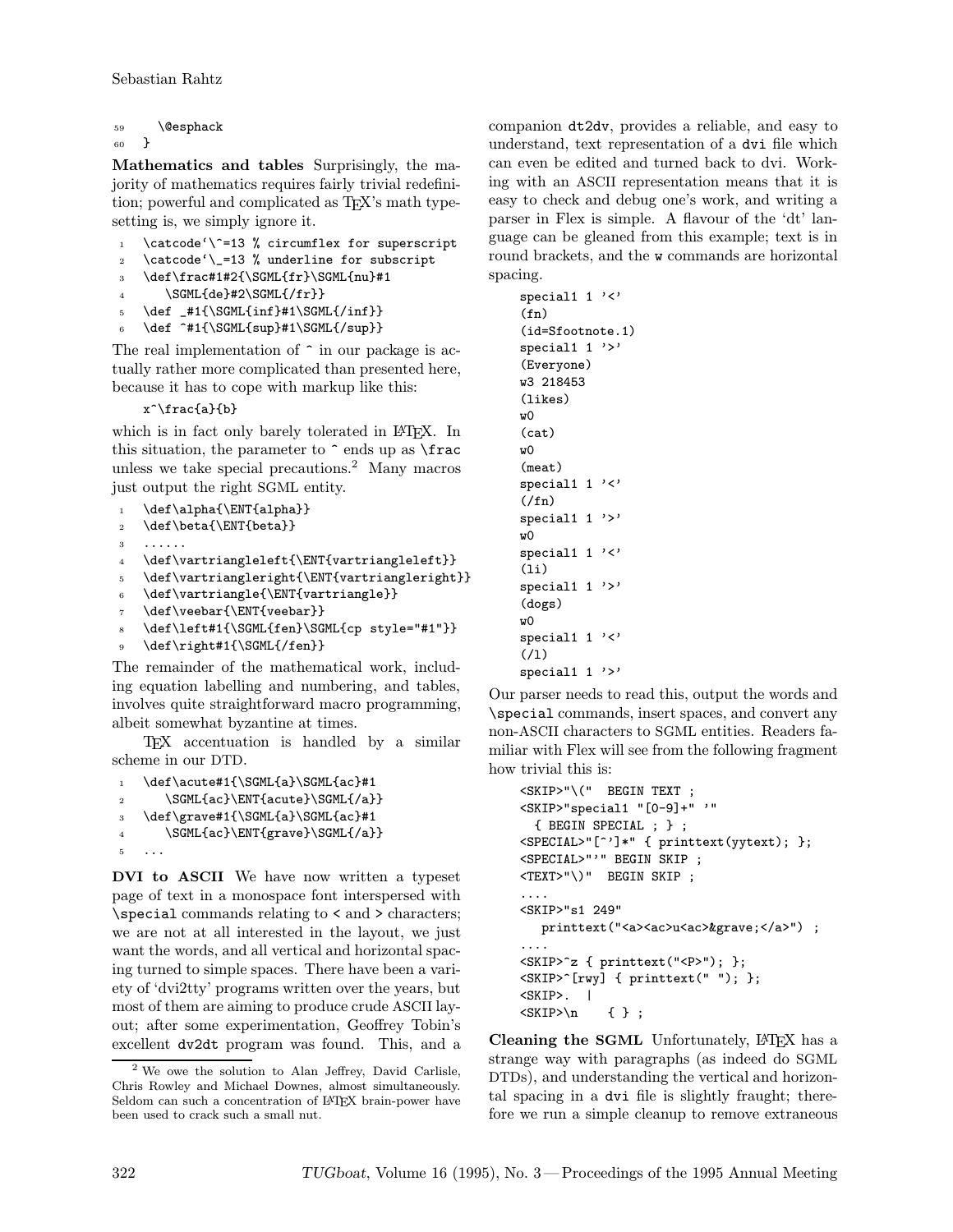<p>s and empty tags, and add some miscellaneous markup.

Transforming the SGML Now to the crux of any  $\Delta E$ FX to SGML program — what is the target DTD? Do we go for a translation all the way, or adopt the strategy of the 'Rainbow' tools, and work to an intermediate DTD from which we can transform to the desired result? It is important to distinguish between transforming, and upgrading; if we write 'poor' SGML, we cannot reliably upgrade it to 'rich' SGML, whereas 'rich' SGML in dialect A can certainly be transformed to dialect B with no problem. This is one of the tasks for which DSSSL will be useful in the longer term, but for this purpose we use a public domain Perl5 module for manipulating SGML instances. To ensure that the output is correct, the file is parsed using James Clark's nsgmls, and the standard ESIS output from that program is then read by the transformer, writing the final output. This is of course again parsed against the real DTD before the program run is deemed successful.

A simple example may suffice to show why this last transformation stage is necessary. A typical piece of LAT<sub>E</sub>X often contains eqnarray structures, or multi-line equations. In L<sup>A</sup>TEX, lines end with a \\, and only then do we find if they are numbered. In the Elsevier DTD, this would be represented as a series of math displays nested inside an outer display. No doubt one *could* program this in IAT<sub>EX</sub>, but it is simpler to convert the end of line  $\setminus \setminus$  to a special tag, and transform the result later.

A harder problem, which we do not in fact face (since we know it can be fixed in the editing phase), is to deal with

1 {A \over B} 2

with T<sub>E</sub>X programming, since in the simple redefinition of macros we do not realise we are in a 'fraction' until the group has started, and we have no way of back-tracking to put in a tag at the start of the construct. By contrast, the LAT<sub>EX</sub> notation

```
1 \frac{A}{B} 2
```
is easy to transform immediately to

1<fr><nu>A<de>B</fr>2

### Where in the work-flow?

Once the technical problem is solved, we still have to consider where in the work-flow it is used. These are some of the issues we have to face in a production environment:

1. Who runs the converter? Disk administrator, desk editor or special LAT<sub>F</sub>X editor? Do we send it all to an outside contractor?

- 2. What if it goes wrong? Are problems fixed in L<sup>A</sup>TEX or SGML? Does the SGML editing tool permit illegal SGML to be imported?
- 3. Is copy-editing done in SGML or L<sup>A</sup>TEX? Some regular markup by the author may well be far easier to change once in LAT<sub>EX</sub> than the expanded form in SGML.

There are also some miscellaneous issues to consider:

- 1. What about author graphics created in TEX? These can be very sophisticated. The best solution would be to run the article through L<sup>A</sup>TEX and extract the pages as PostScript output, but this requires some confidence with, and knowledge of, TFX.
- 2. What do we do with LATEX constructs which have no corollary in the Elsevier DTD? Two obvious examples are chemical structures, and the the formal Z schemas used in computer science, like this:

| Shape                                                  |
|--------------------------------------------------------|
| colour: Color                                          |
| $perim : \mathbb{R}$                                   |
| $\text{perim} > 0$                                     |
| This class has 2 constants <i>colour</i><br>and perim. |
| $x, y : \mathbb{R}$                                    |
| $INT$ <sub>_____</sub>                                 |
| $x=y=0$                                                |
| $Translate \_\_$                                       |
| $\Delta(x, y)$                                         |
| $dx$ ?, $dy$ ?: $\mathbb R$                            |
| $x' = x + dx?$                                         |
| $y' = y + dy?$                                         |

### Conclusions

There remain, of course, three questions:

- 1. Does this approach work, other than as a toy?
- 2. Are we actually using it?
- 3. Where can it be found?

In our experience, no TEX-related project works 100% reliably without manual intervention; this one is no exception. The approach works, but it is likely that a sophisticated TEX programmer could quickly produce a file which produced inappropriate output. However, we do claim that it succeeds in its aim,